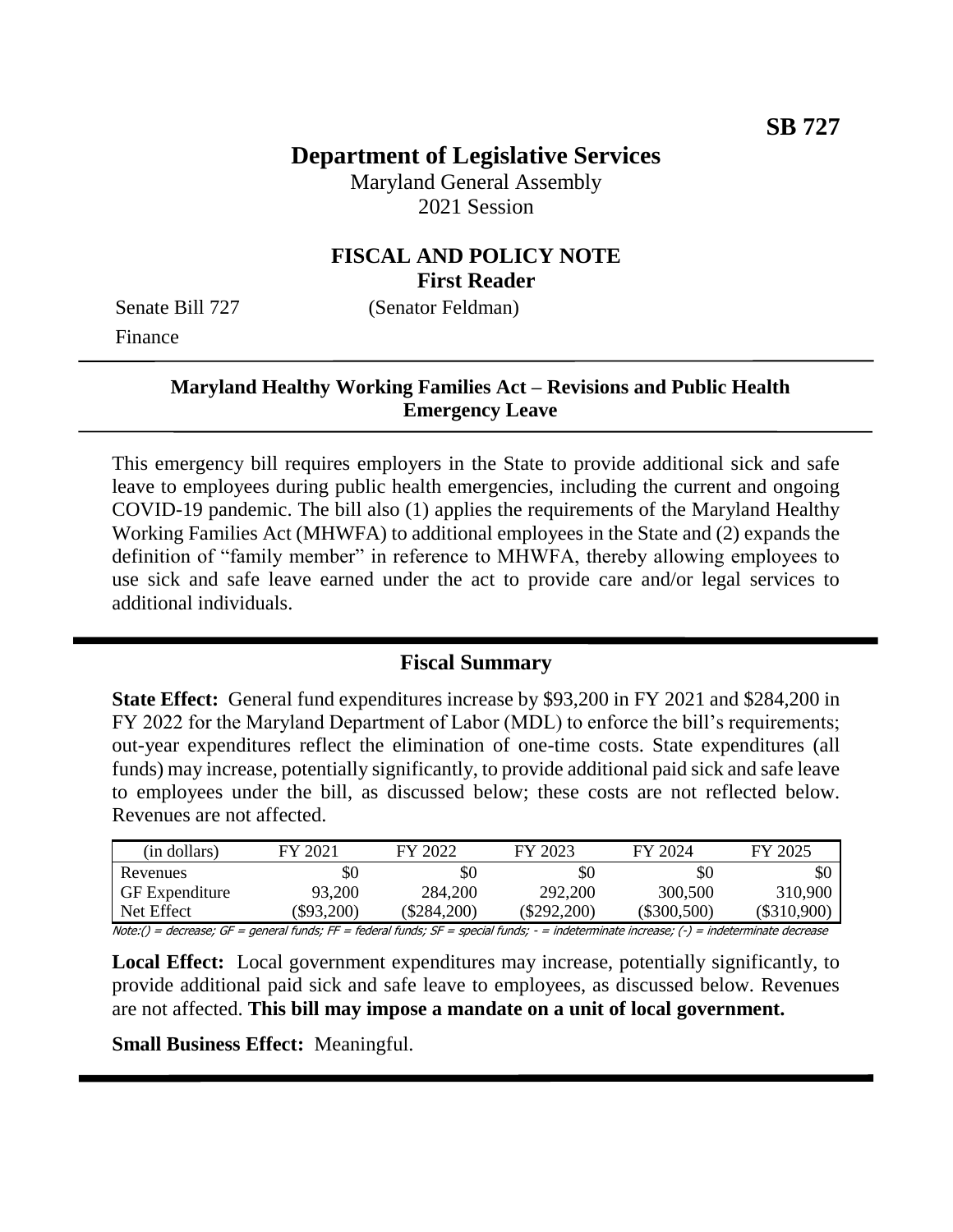# **Analysis**

### **Bill Summary:**

### *Maryland Healthy Working Families Act – Application*

The bill applies MHWFA to workers who are currently exempt from receiving benefits under the act by repealing exceptions to the definition of employee and repealing exceptions to the types of employees that are covered by the act. As a result, the bill requires an employer to grant sick and safe leave under MHWFA to workers:

- employed in the agricultural sector or an agricultural operation;
- employed by specified temporary services agencies to provide temporary staffing services to another person;
- that are directly employed by an employment agency to provide part-time or temporary services to another person; and
- that (1) are called to work by the employer on an as-needed basis in a health or human services industry; (2) can reject or accept the shift covered by the employer; (3) are not guaranteed to be called on to work by the employer; and (4) are not employed by a temporary staffing agency.

### *Use of Sick and Safe Leave under Maryland Healthy Working Families Act and the Bill*

The definition of "family member" is expanded to include (1) a child of an employee's domestic partner and (2) any other individual related by blood to or whose close association with the employee is the equivalent of a family relationship. Additionally, instead of the spouse of an employee being included in the definition, the bill specifies that the individual recognized as the employee's spouse or domestic partner or as being in a similar union with the employee under the laws of any state or jurisdiction is included in the definition.

As a result of these changes, an employee covered by MHWFA may use sick and safe leave to provide care and/or legal services for those individuals in the manner authorized by MHWFA under current law and during public health emergencies under the bill.

### *Additional Sick and Safe Leave Required during Public Health Emergencies*

If a public health emergency is declared or proclaimed for a jurisdiction, each employer in the jurisdiction must provide each employee with paid sick and safe leave that is in addition to the paid sick and leave required under MHWFA. The bill requires that 112 additional hours be provided for full-time employees who regularly work 40 hours or more per week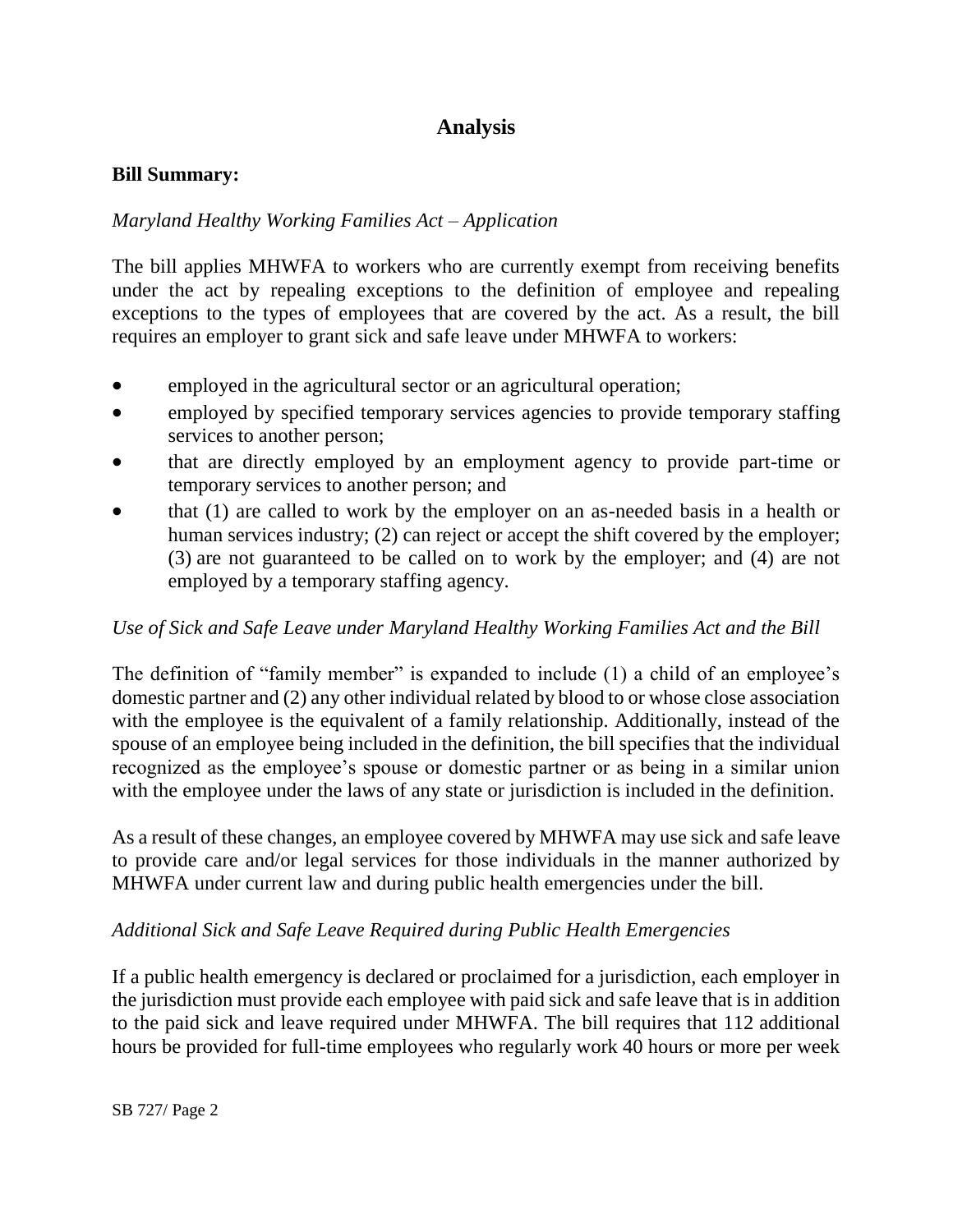and requires that the number of hours for other employees be calculated in a specified manner based on the average number of hours an employee works in a multi-week period.

Within seven days after a public health emergency is declared or proclaimed, each employer must provide each employee with written notice of the public health emergency and the employee's right to additional paid earned sick and safe leave under the bill. If a public health emergency continues for a period longer than three months, each employer must provide the notice every three months. MDL must create and make available a poster and a model notice at no charge to an employer that can be used to disseminate this information; each employer must provide the information to employees in English, Spanish, and any other language that is the first language spoken by at least 25% of the employer's employees.

The bill establishes the following requirements related to the use of this additional paid sick and safe leave.

- If an employer has already provided emergency sick and safe leave under the bill, the employer is not required to provide additional leave (1) on the renewal of the public health emergency declaration or proclamation or (2) on the issuance of a public health emergency declaration or proclamation by another jurisdiction for the same emergency.
- The additional leave must be provided to an employee under the bill regardless of the employee's length of employment with the employer.
- Each employer must allow an employee to use the additional leave during the three weeks immediately following the official termination or suspension of the public health emergency.
- An employee may use the additional leave for specified purposes, including, among other things, (1) to isolate without an order to do so because the employee has been diagnosed with a communicable disease or is experiencing related symptoms; (2) to care for a child or other family member under specified circumstances; or (3) due to the closure of the employer's business due to a public health emergency.
- An employee may use the additional leave before using other sick and safe leave earned under MHWFA.
- An employer may require an employee to provide notice to use the additional leave only under specified circumstances.
- An employer may not require an employee to provide documentation for the use of the additional leave.
- The additional sick and safe leave does not count toward the limits on sick and safe leave use that an employer may place on the use of sick and safe leave under MHWFA.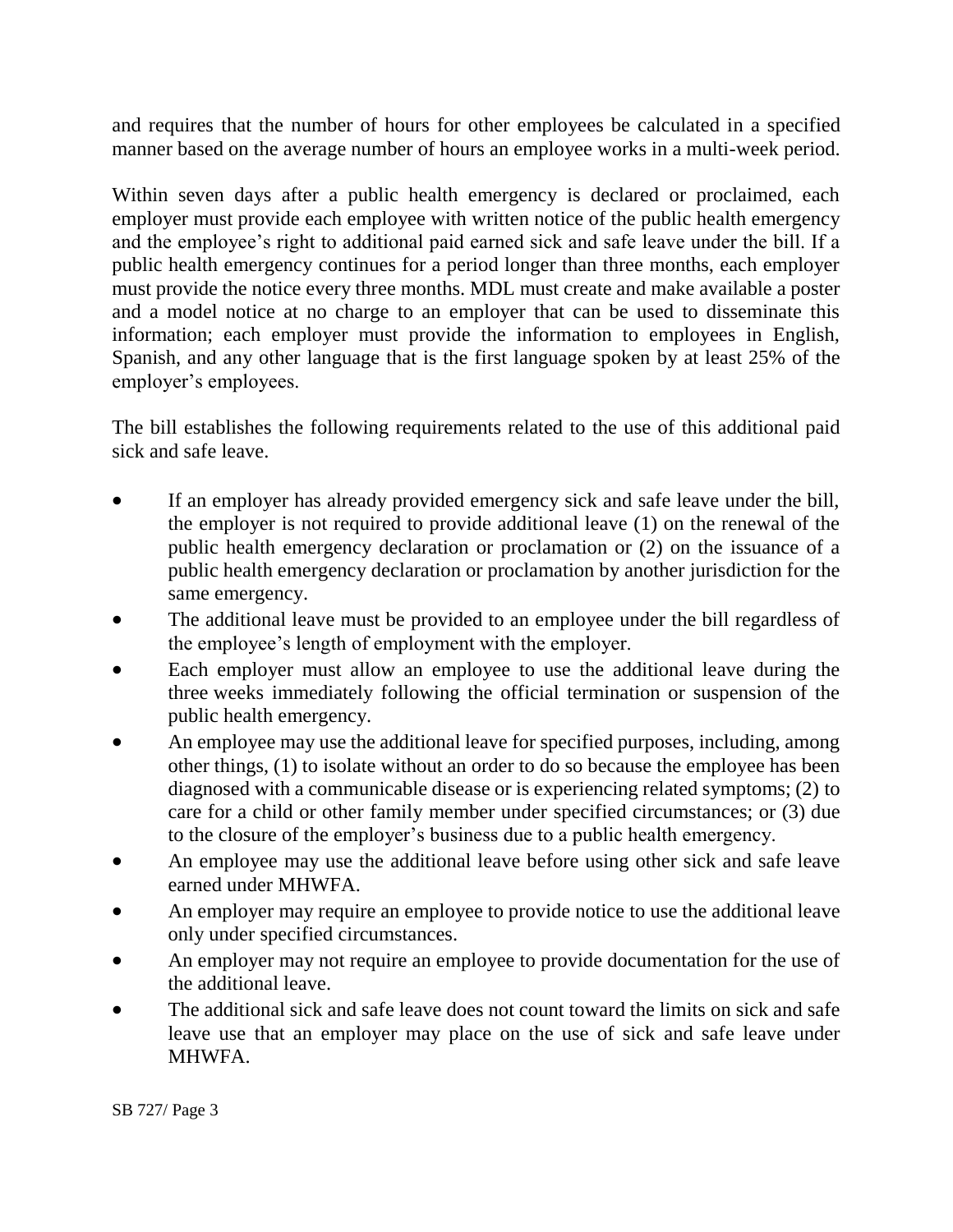### *Application to the COVID-19 Pandemic*

If the public health emergency that was declared or proclaimed due to the COVID-19 pandemic remains in effect on the effective date of the bill, each employer must (1) provide the additional paid sick and safe leave required by the bill to employees on the effective date of the bill and (2) apply the additional leave retroactively for employees employed on the effective date of the bill back to the date the public health emergency was declared or proclaimed.

### *Adverse Actions to Dissuade the Use of Sick and Safe Leave*

Part of the definition of "adverse action," in reference to the prohibition on an employer from taking adverse actions against an employee who utilizes their rights under MHWFA, is altered from "any other retaliatory action that results in a change to the terms or conditions of employment that would dissuade a reasonable employee from exercising a [MHWFA] right" to "any other retaliatory action that results in a change to the terms or conditions of employment *or* that would dissuade a reasonable employee from exercising a [MHWFA] right."

**Current Law:** MHWFA requires an employer with 15 or more employees to have a sick and safe leave policy under which an employee earns at least 1 hour of paid sick and safe leave, at the same rate as the employee normally earns, for every 30 hours an employee works. An employer with 14 or fewer employees, based on the average monthly number of employees during the preceding year, must at least have a sick and safe leave policy that provides an employee with at least 1 hour of unpaid sick and safe leave for every 30 hours an employee works.

An employee is eligible to use sick and safe leave under specified circumstances, including to care for or treat the employee's mental or physical illness, injury, or condition; to obtain preventive medical care for the employee or employee's family member; and to care for a family member with a mental or physical illness, injury, or condition. Several of the authorized reasons for taking leave align with potential usage needs during the pandemic. An employer may not require an employee to exhaust leave provided under MHWFA before taking leave granted under the Families First Coronavirus Response Act (FFCRA).

FFCRA helps combat the workplace effects of the pandemic by reimbursing, in the form of tax credits, private employers with fewer than 500 employees for the cost of providing employees with paid leave taken for specified reasons related to COVID-19. FFCRA also requires certain employers to provide their employees with paid sick leave under the Emergency Paid Sick Leave Act (EPSLA) and expanded family and medical leave under the Emergency Family and Medical Leave Expansion Act (EFMLEA) for specified reasons related to COVID-19.

SB 727/ Page 4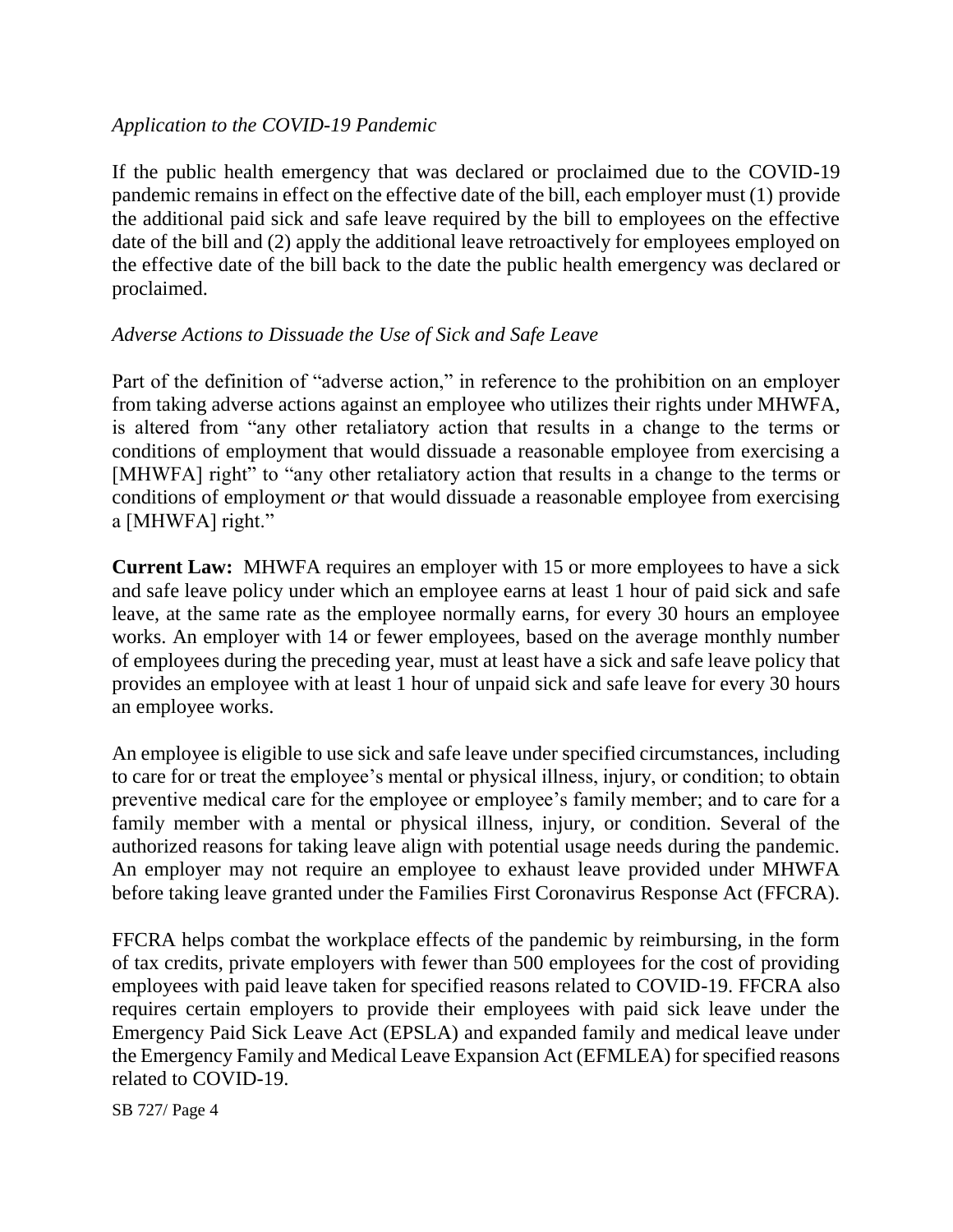Under EPSLA, employees of covered employers are eligible for two weeks (up to 80 hours) of paid sick leave for specified reasons related to COVID-19. EFMLEA requires specified employers to provide up to 10 weeks of paid and 2 weeks of unpaid expanded family and medical leave. The leave is paid at a rate of two-thirds of the employee's regular rate of pay and is available if an employee has been employed for at least 30 calendar days and is unable to work due to a *bona fide* need for leave to care for a child whose school or child care provider is closed or unavailable for reasons related to COVID-19. EFMLEA only provides leave for reasons related to COVID-19.

For information on the COVID-19 pandemic, please see the **Appendix – COVID-19 Pandemic**.

### **State/Local/Small Business Expenditures:**

#### *State Enforcement Costs*

As noted above, the bill applies MHWFA to additional industries and employees; the agricultural workers, temporary workers, and workers in call-in industries being included are located throughout the State. Moreover, the bill expands how MHWFA leave can be used and requires employers to provide paid sick and safe leave during public health emergencies, including the current and ongoing COVID-19 pandemic. These changes create new enforcement responsibilities for MDL, which cannot be absorbed by existing staff. Therefore, general fund expenditures by MDL increase by \$93,233 in fiscal 2021 and \$284,227 in fiscal 2022. This estimate reflects the cost of hiring four administrative officers to answer questions and receive and investigate complaints. The estimate assumes that the bill takes effect and staff are hired on April 1, 2021, (given the bill's emergency status). It includes salaries, fringe benefits, one-time start-up costs, and ongoing operating expenses.

|                                           | <b>FY 2021</b> | <b>FY 2022</b> |
|-------------------------------------------|----------------|----------------|
| <b>New Positions</b>                      | 4.0            |                |
| Salaries and Fringe Benefits              | \$69,118       | \$269,207      |
| <b>Operating Expenses</b>                 | 24,115         | 15,020         |
| <b>Total MDL Enforcement Expenditures</b> | \$93,233       | \$284,227      |

Future year expenditures reflect full salaries with annual increases and employee turnover and ongoing operating expenses. MDL may require fewer staff in future years, depending on when the current public health emergency ends and how many inquiries and complaints MDL continues to receive afterward (MDL anticipates receiving complaints and conducting investigations for multiple years after the end of the current public health emergency). Even so, for purposes of this analysis it is assumed the MDL maintains the additional staff for the entire five-year period covered by this fiscal and policy note.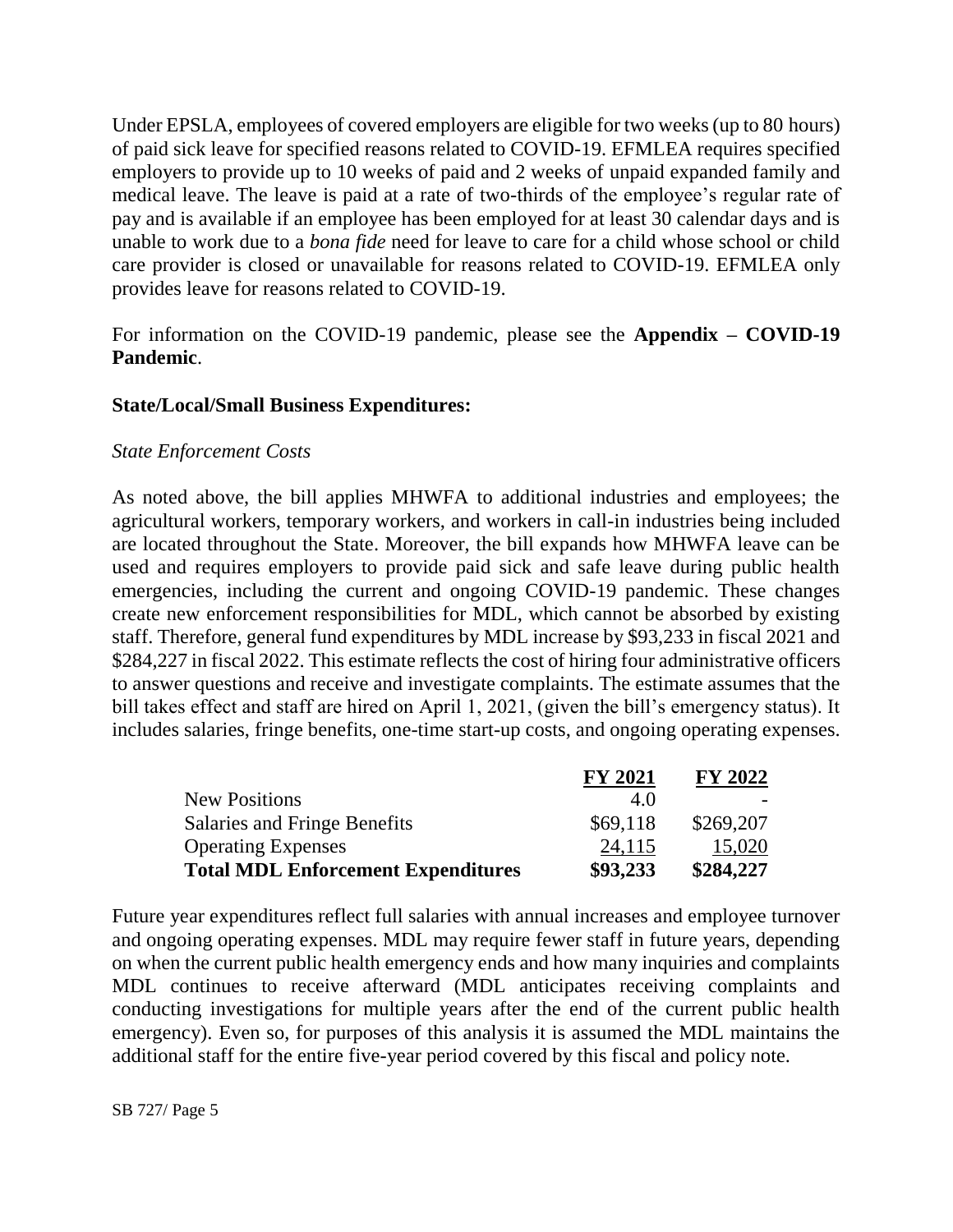### *Costs for Employers during Public Health Emergencies*

Expenditures by employers, including State agencies, may increase to provide emergency-related paid sick and safe leave to workers in the manner required by the bill. Since MHWFA already requires employers with 15 or more employees to provide paid sick and safe leave to workers, expenditures only increase for an employer to provide the additional leave if (1) the worker uses more paid leave than the worker otherwise would have, absent the bill or (2) the employer has 14 or fewer employees and, therefore, does not provide paid sick and safe leave for workers. Since the bill requires the additional leave to be provided to all employees during a public health emergency (including the current and ongoing COVID-19 pandemic), all employers, including State agencies, may experience additional costs, some of which are likely to be significant.

Costs may be greater for employers (including public safety employers) that require 24/7 coverage due to having to pay for overtime and/or temporary employees to cover shifts for employees taking leave. Additionally, costs are anticipated to be significant for small businesses with 14 or fewer employees that are not currently providing paid sick and safe leave to employees under MHWFA.

Employers in the State experience similar costs during any future public health emergency; however, the occurrence of any such emergency cannot be predicted.

# *Costs Due to Expansion of the Maryland Healthy Working Families Act*

The bill repeals various exemptions to MHWFA, applying the requirements of the act to additional industries and employees in the State. Expenditures for these businesses, some of which are likely to be small businesses, increase potentially significantly as sick and safe leave, either paid or unpaid, is provided through MHWFA.

**Additional Comments:** MDL advises that the bill's change to the definition of "adverse action" may inadvertently prohibit certain incentive programs used to reward employees who do not use some or all of their sick leave. Specifically, the bill includes in the definition any retaliatory action that would dissuade a reasonable employee from exercising a right under MHWFA. Some incentives used by employers (such as wellness pay paid to an employee at the end of the year when sick and safe leave is not used) can be interpreted to violate the requirements of MHWFA under the bill.

# **Additional Information**

**Prior Introductions:** None.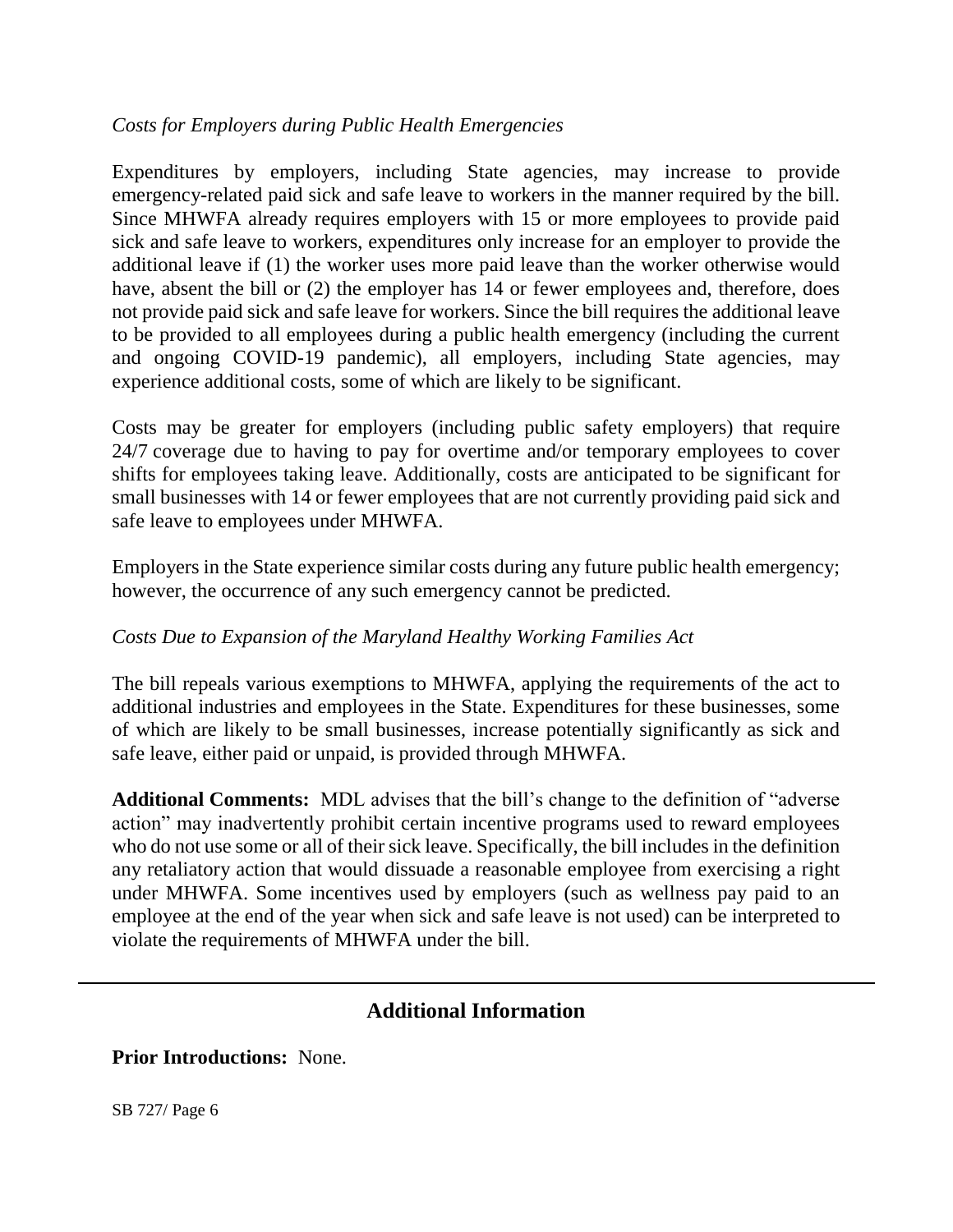**Designated Cross File:** HB 1326 (Delegate Dumais) - Economic Matters.

**Information Source(s):** Maryland Department of Labor; Maryland Department of Transportation; University System of Maryland; Judiciary (Administrative Office of the Courts); Maryland Association of County Health Officers; Montgomery and Worcester counties; Maryland Municipal League; Department of Legislative Services

Fiscal Note History: First Reader - March 3, 2021 an/mcr

Analysis by: Richard L. Duncan Direct Inquiries to:

(410) 946-5510 (301) 970-5510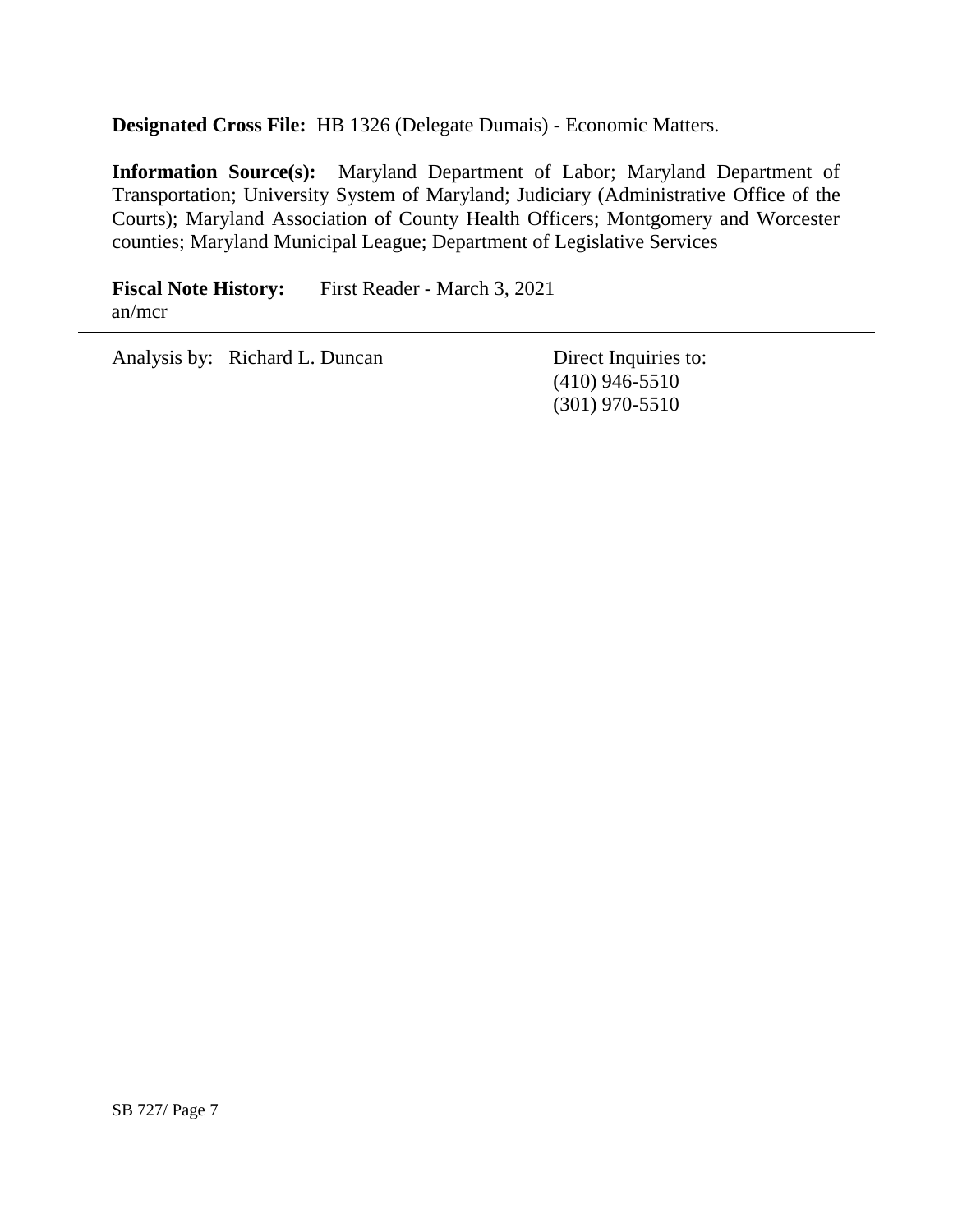In December 2019, a novel strain of coronavirus known as severe acute respiratory syndrome coronavirus 2 emerged in Wuhan, China. Coronavirus disease (COVID-19) is an infectious disease caused by this virus. As the number of cases spread globally by March 2020, the World Health Organization declared COVID-19 a pandemic.

### *Testing, Cases, and Deaths in Maryland*

Maryland's first three confirmed cases of COVID-19 were recorded on March 6, 2020, with the first two deaths occurring March 16, 2020. As of January 27, 2021, Maryland reported a total of 346,559 confirmed cases, 31,468 individuals ever hospitalized, and 6,821 confirmed deaths. The jurisdictions with the highest number of cases have been Prince George's, Montgomery, and Baltimore counties and Baltimore City. Statewide, 8.4% of cases (28,954) and 45.9% of COVID-19 deaths (3,130) occurred in congregate living settings (*i.e.*, nursing homes, assisted living, and group homes). Updated data on COVID-19 in Maryland is available on the Maryland Department of Health (MDH) dashboard: [https://coronavirus.maryland.gov.](https://coronavirus.maryland.gov/)

### *Vaccines*

In December 2020, the U.S. Food and Drug Administration approved both Pfizer-BioNTech and Moderna's COVID-19 vaccines for emergency use. Due to limited quantities, distribution began with priority groups as determined by states. Maryland began distribution in January 2021 with Phase 1A, which includes health care workers, residents and staff of nursing homes, first responders, public safety, corrections staff, and front-line Judiciary staff. Phase 1B began January 18, 2021, and includes residents of assisted living facilities and other congregate settings, adults age 75 and older, staff of K-12 schools and child care facilities, high-risk incarcerated individuals, and those involved in continuity of government. As of January 27, 2020, the State is in Phase 1C, which includes adults aged 65 and older, additional public safety and public health workers, and essential workers in food/agriculture, manufacturing, public transit, and the postal service. Phase 2 will include individuals aged 16 to 64 at increased risk of severe illness, incarcerated adults, and remaining essential workers. Phase 3 will include the general public. As of January 27, 2021, 852,625 doses of the vaccine have been distributed, and 419,579 doses have been administered (363,282 first doses and 56,297 second doses). Updated data is available on the MDH dashboard: [coronavirus.maryland.gov/#Vaccine.](https://coronavirus.maryland.gov/#Vaccine)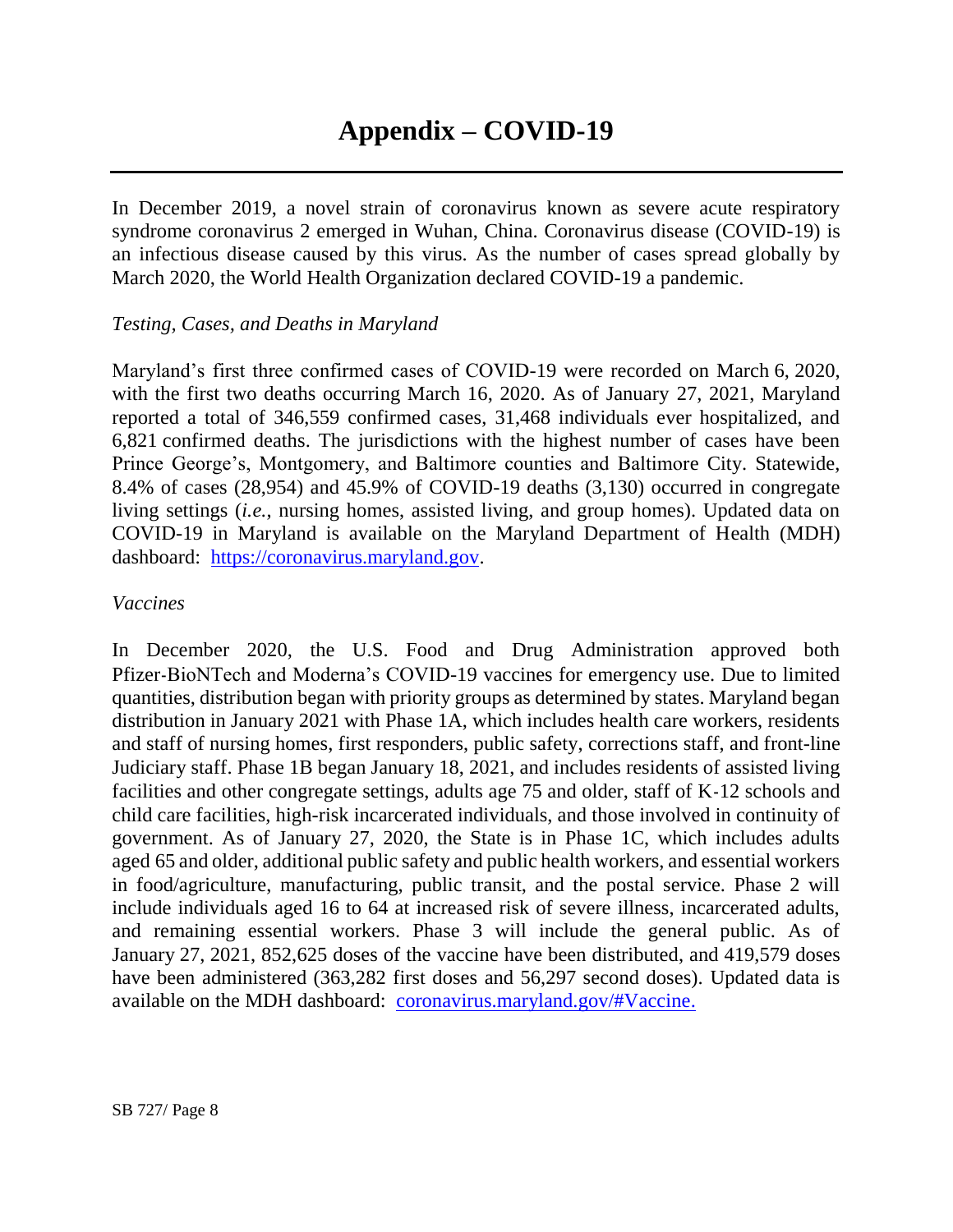## *Declaration of a State of Emergency and Initial Executive Orders*

On March 5, 2020, Governor Lawrence J. Hogan, Jr. declared a state of emergency and the existence of a catastrophic health emergency to deploy resources and implement the emergency powers of the Governor to control and prevent the spread of COVID-19. The declaration, which has been renewed several times (most recently January 21, 2021), initiated a series of executive actions, including moving the Maryland Emergency Management Agency to its highest activation level, activating the National Guard, and closing all public schools. The Governor then ordered the closure of in-house dining at bars and restaurants and banned mass gatherings of more than 50 people. This action was followed by a more extensive stay-at-home order on March 30, 2020, requiring closure of all nonessential businesses. This order remained in effect until May 15, 2020.

### *Emergency Legislation*

Chapters 13 and 14 of 2020 (the COVID-19 Public Health Emergency Protection Act of 2020) authorized the Governor, for the duration of the emergency, to take actions relating to health insurance, Medicaid, retailer profits, employer actions, and personnel at State health care facilities as a result of the state of emergency and catastrophic health emergency. The Acts also authorize the Secretary of Labor to determine certain individuals eligible for unemployment insurance (UI) benefits due to COVID-19. The Acts terminate April 30, 2021.

### *Subsequent Executive Orders and Advisories*

Since March 2020, the Governor has issued numerous executive orders relating to COVID-19, including (1) closing Maryland ports and harbors to passenger vessels; (2) expanding child care access; (3) expanding the scope of practice for health care practitioners, activating the Maryland Responds Medical Reserve Corps, controlling and restricting elective medical procedures, closing adult day care centers, and providing additional health care regulatory flexibility; (4) augmenting emergency medical services; (5) prohibiting price gouging; (6) fast tracking lab testing processes; (7) authorizing expanded telehealth services; (8) delegating authority to local health officials to control and close unsafe facilities; (9) extending certain licenses, permits, and registrations; (10) authorizing remote notarizations; (11) prohibiting evictions of tenants suffering substantial loss of income due to COVID-19, additionally prohibiting certain repossessions, restricting initiation of residential mortgage foreclosures, and prohibiting commercial evictions; (12) regulating certain businesses and facilities and generally requiring the use of face coverings; (13) establishing alternate health care sites and authorizing regulation of patient care space in health care facilities; and (14) implementing alterative correctional detention and supervision.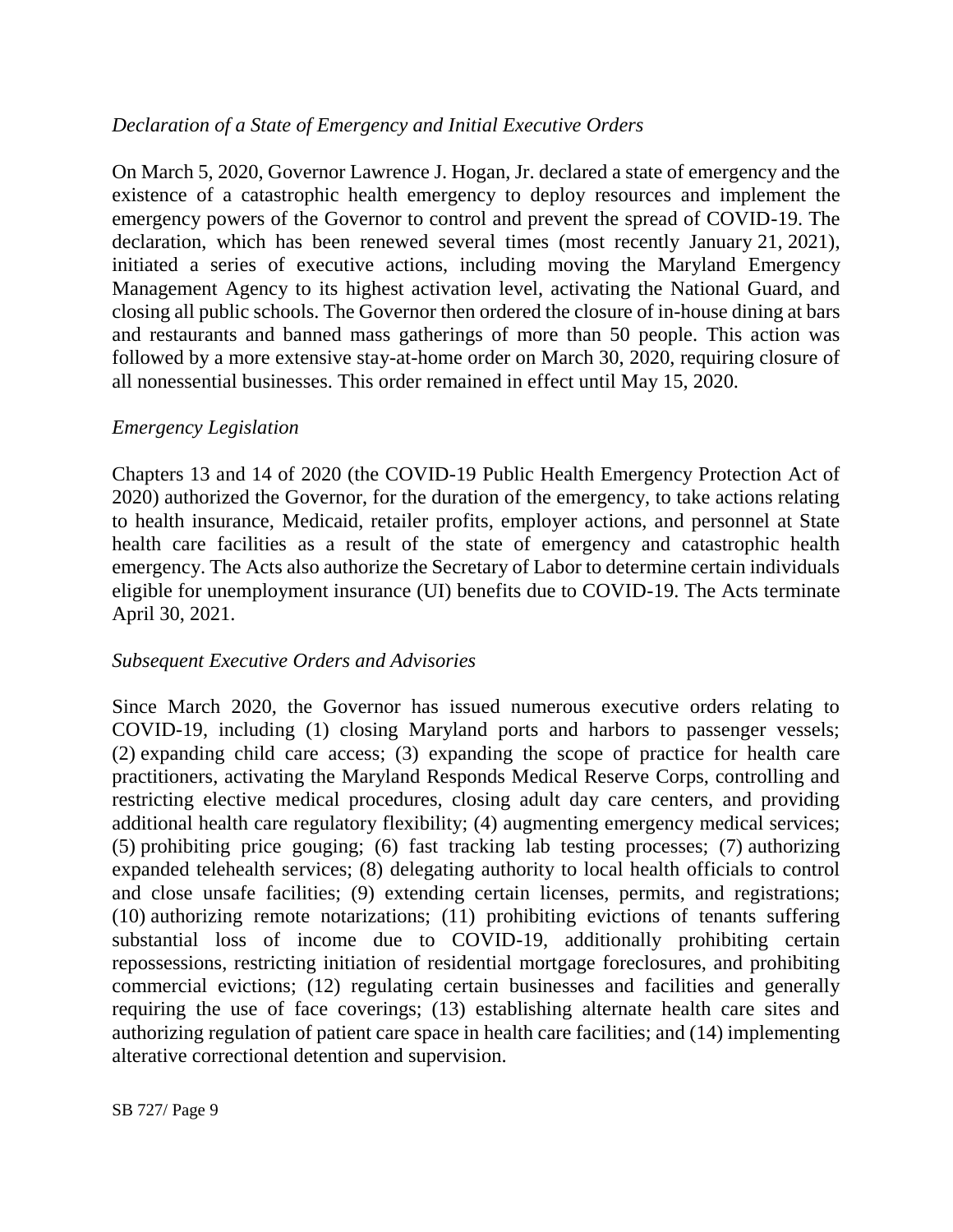# *Federal Legislation Regarding COVID-19*

Five federal emergency bills have been enacted to address the COVID-19 pandemic:

- the **Coronavirus Preparedness and Response Supplemental Appropriations Act**, which provided \$8.3 billion in emergency funds for federal agencies (including \$950 million through the U.S. Centers for Disease Control and Prevention for state and local response);
- the **Families First Coronavirus Response Act,** which addressed emergency family and medical leave and paid sick leave, specified insurance coverage of COVID-19 testing, and provided additional funding for nutrition assistance programs and unemployment benefits;
- the **Coronavirus Aid, Relief, and Economic Security (CARES) Act**, which included a Coronavirus Relief Fund for state and local governments; an Education Stabilization Fund for states, school districts, and institutions of higher education; a Disaster Relief Fund for state and local governments; additional funding for public health agencies to prevent, prepare for, and respond to COVID-19; funding for transit systems; an expansion and extension of eligibility for UI benefits, and additional temporary unemployment compensation of \$600 per week; \$349 billion for the establishment of the Paycheck Protection Program (PPP); a \$500 billion lending fund for businesses, cities, and states; and Economic Impact Payments to American households of up to \$1,200 per adult and \$500 per child;
- the **Paycheck Protection Program and Health Care Enhancement Act**, which provided an additional \$310 billion to PPP, \$75 billion for health care providers, \$60 billion for small business disaster loans, and \$25 billion for increased testing capacity; and
- the **Consolidated Appropriations Act, 2021, and Other Extensions Act**, which included \$908 billion in relief, including another \$284 billion for PPP, \$82 billion for schools, \$45 billion for transportation, \$25 billion in emergency assistance to renters, \$20 billion for vaccine distribution, \$13 billion for a major expansion in Supplemental Nutrition Assistance benefits, \$13 billion for agriculture and rural programs, \$10 billion for child care assistance, extended federal unemployment benefits of up to \$300 per week, extended the federal moratorium on evictions through January 31, 2021, and provided a second stimulus payment of up to \$600 per person.